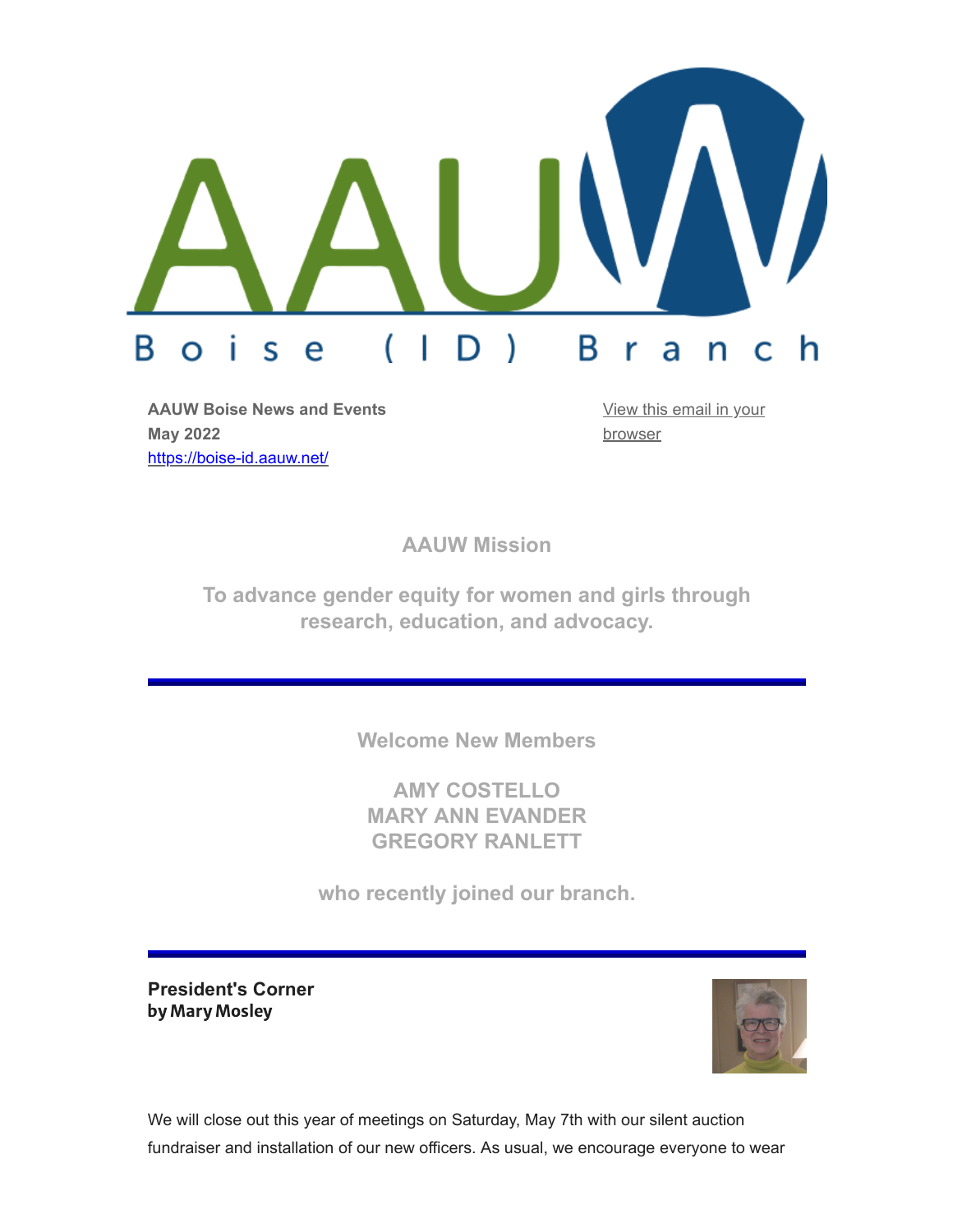masks and will be checking vaccination status. We want to remind everyone to renew their membership by July 31. National dues will be going up \$5 for a total amount of \$108.

It has been another challenging year with the COVID threat not allowing us to have every meeting in person. Nevertheless, it has been a productive year for our organization, which has gained more than 20 new members. Thank you to our Membership Vice Presidents, Heidi Bogert and Stacy Urban, for their work recruiting and welcoming new members through the Newcomers Interest Group.

We have met many of our goals and objectives for the year. Our Program Vice-Presidents, Pat Alpine and Wendy Rancourt, have provided informative speakers on a variety of topics. Our Funds Chair, Roberta Olson, has done an excellent job, which will enable our Inez Robb scholarship to provide a half-tuition scholarship for two semesters at Boise State. The Needleworkers and Bowlers raised nearly \$1,000 for STEM in addition to the already budgeted \$2,000. We have surveyed our members 'interests and abilities and come up with groups of members who are willing to write letters to the editor and provide other important skills to the organization. Both the Idaho Press and the Idaho Statesman published many letters on full-day kindergarten. Our Public Policy Chair, Jane Post, along with Idaho state Co-President Sylvia Chariton, headed up Lobby Corps 'work to get some positive legislation passed—notably, full-day kindergarten, though voluntary, will finally be funded. And a bill to ban certain library books was stopped in the Senate. Of course, we could not stop the legislature from passing another draconian bill to ban abortion after 6 weeks of pregnancy, but we are awaiting an Idaho Supreme Court decision as to its legality.

I would like to thank everyone else who worked with me on the Board and all of the committee chairs and volunteers who worked hard to make this year a success. Onward for equity.

**AAUW Silent Auction: May 7, 2022 by Roberta Olson**



This year's in-person Silent Auction is almost here! The auction will be held on Saturday, May 7th, from 10:30am to noon at The Riverside Hotel (Fireplace Foyer).

Each successful bidder at the AAUW Silent Auction will be able to choose ONE of four programs to support. When you pay for your item(s) at the end of the auction, you will be asked which program you want to support with your purchases:

- [Andrus Center's Women and Leadership Conference](https://www.boisestate.edu/sps-andruscenter/women-leadership-conference/)
- · [Inez Robb scholarship](https://boise-id.aauw.net/scholarship/)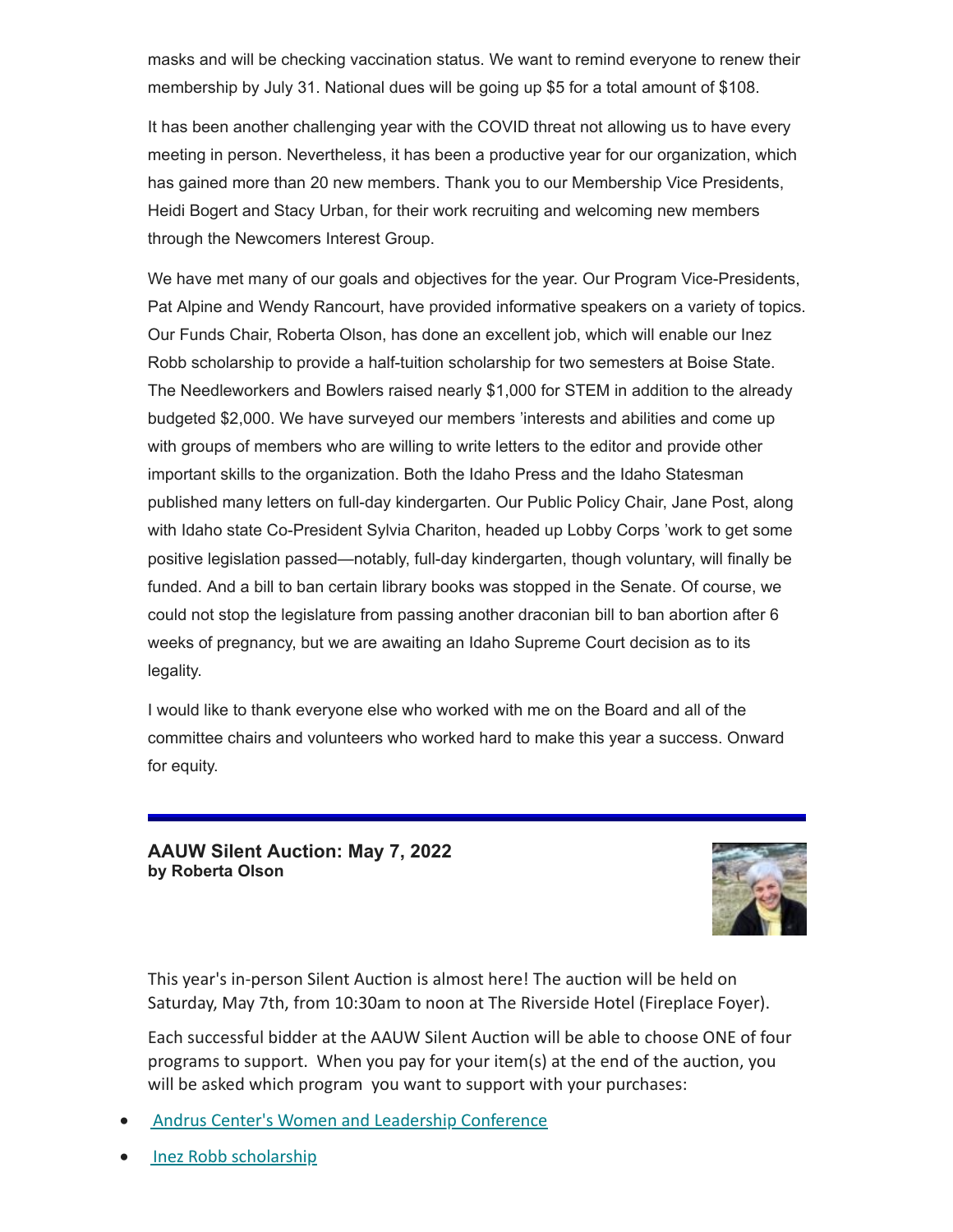- **[Project Recognition scholarships](https://boise-id.aauw.net/special-projects/)**
- **[STEM projects](https://boise-id.aauw.net/special-projects/)**

And remember to bring one of the "C's"!

- · Cash
- Check
- **Credit Card**



#### **Project Recognition Recipients by Norma Lloyd**



This scholarship was designed to bring attention to Treasure Valley female students who have gone above and beyond by serving their communities through extracurricular achievements. Each year two valley high schools are asked to submit applications. The female student must be a junior and have a GPA of 2.5 or higher. This year, our awards went to students at Frank Church Alternative School and Timberline High School.



From Timberline, Jordan Wilsey receives the 2022 \$1,000 scholarship which will be sent to her school of choice in 2023. Jordan volunteered at the Good Samaritan Society, worked on rake up Boise, wrote Letters for Lifesavers (health care workers) and made dog and cat blankets through SkillsUSA. Her dream is to pursue culinary arts and she currently works in a bakery. She attended

Culinary Book Camp at the University of Anchorage. Her teachers describe her as talented, highly motivated, organized, bringing a positive work ethic and smile to her projects and classes.



From Frank Church, Bailee Elizabeth Hymas receives the 2022 \$1,000 scholarship which will be sent to her school of choice in 2023. Bailee is always busy working at the food-bank, highway cleanups, animal shelters, and creating the yearbook. Her teachers describe her as very hard working, organized, considerate, enthusiastic, and positive: all good qualities which will help her succeed in her goal of becoming a nurse.

**Save The Date: Saturday, June 25th by Sylvia Chariton**

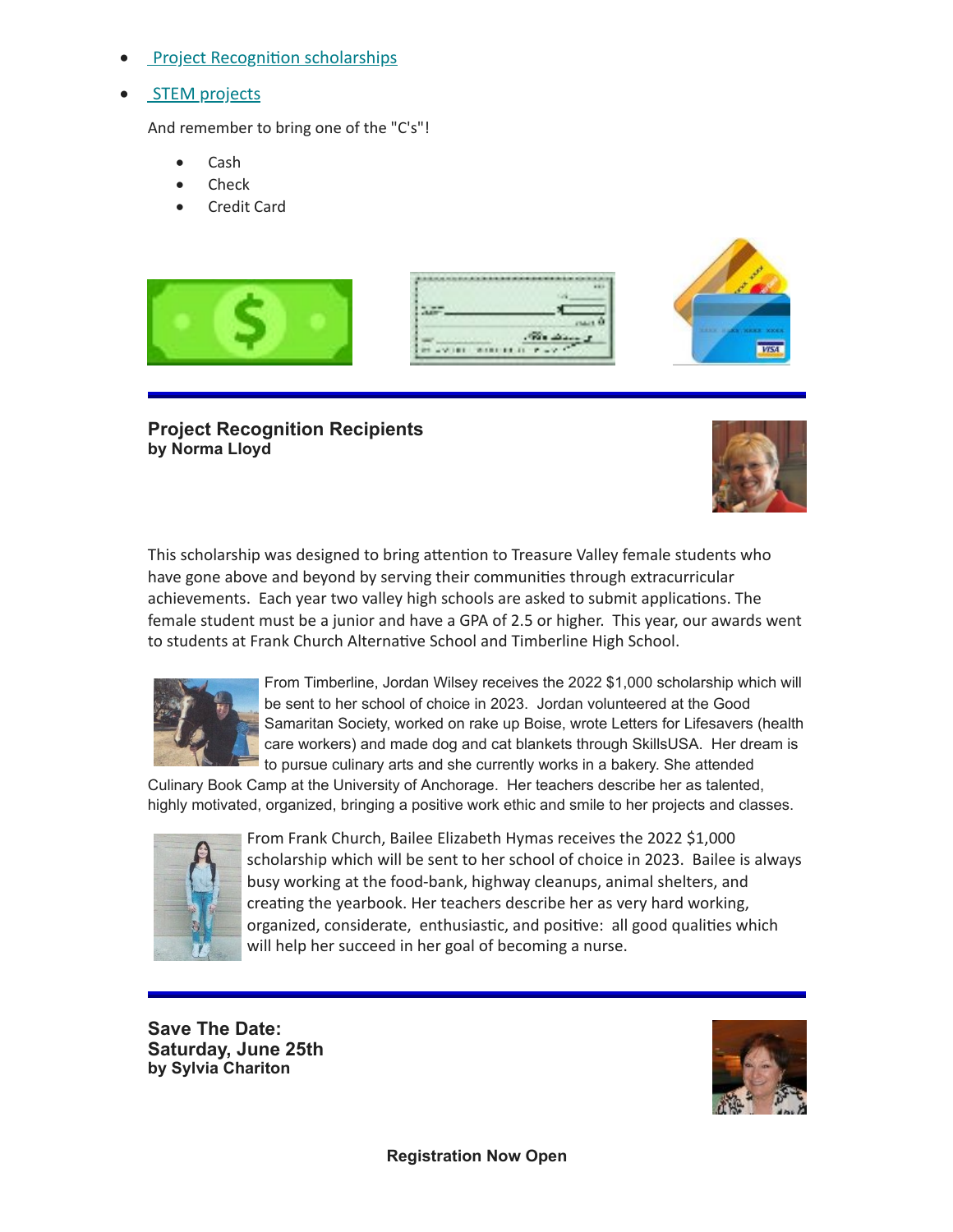#### **AAUW Idaho Summer Meeting**

# **Saturday, June 25th**

First Congregational United Church of Christ 2201 W. Woodlawn Ave, Boise, ID

## **For registration, please contact Bonnie Pfaff:**

[bmp50@hotmail.com](mailto:bmp50@hotmail.com) **or 208-409-5738**

**Indicate all day sessions or afternoon education session only**

#### **Morning Session for members only:**

- **9:00 10:30** Biennial Business Meeting & Election of Officers
- **10:45 11:30** Board Meeting with newly elected officers
- **11:30 12:30** Lunch on your own

### **Afternoon Education Session is open to all members, their families and friends.**

- **12:30** Check in
- **12:45 1:00** Updates & directions
- **1:00 2:15** Ilana Rubel (D), Idaho House Minority Leader

Julie Yamamoto (R), Idaho House Representative

# **Legislative 2022 Update**

- **2:30 4:30** Dan Prinzing, Executive Director of the Wassmuth Center for Human Rights
- *This session will be held at the Wassmuth Center and Anne Frank Memorial*

Tour of the Anne Frank Memorial

Lecture on racism and anti-Semitism in Idaho

#### **Late Afternoon & Early Evening Finale**

*Global Lounge* is at the forefront of thoughtful cultural preservation, education, integration and the promotion of cultural awareness. AAUW Idaho members who enjoy things with an international flair will have an opportunity to enjoy a fantastic festival in beautiful Downtown Boise at the [Cecil D. Andrus Park! \(formerly Capitol Park\)](https://www.google.com/maps/place/Capitol+Park/@43.6166448,-116.1997851,15z/data=!4m5!3m4!1s0x0:0xd178eaf2a45126ed!8m2!3d43.6166448!4d-116.1997851)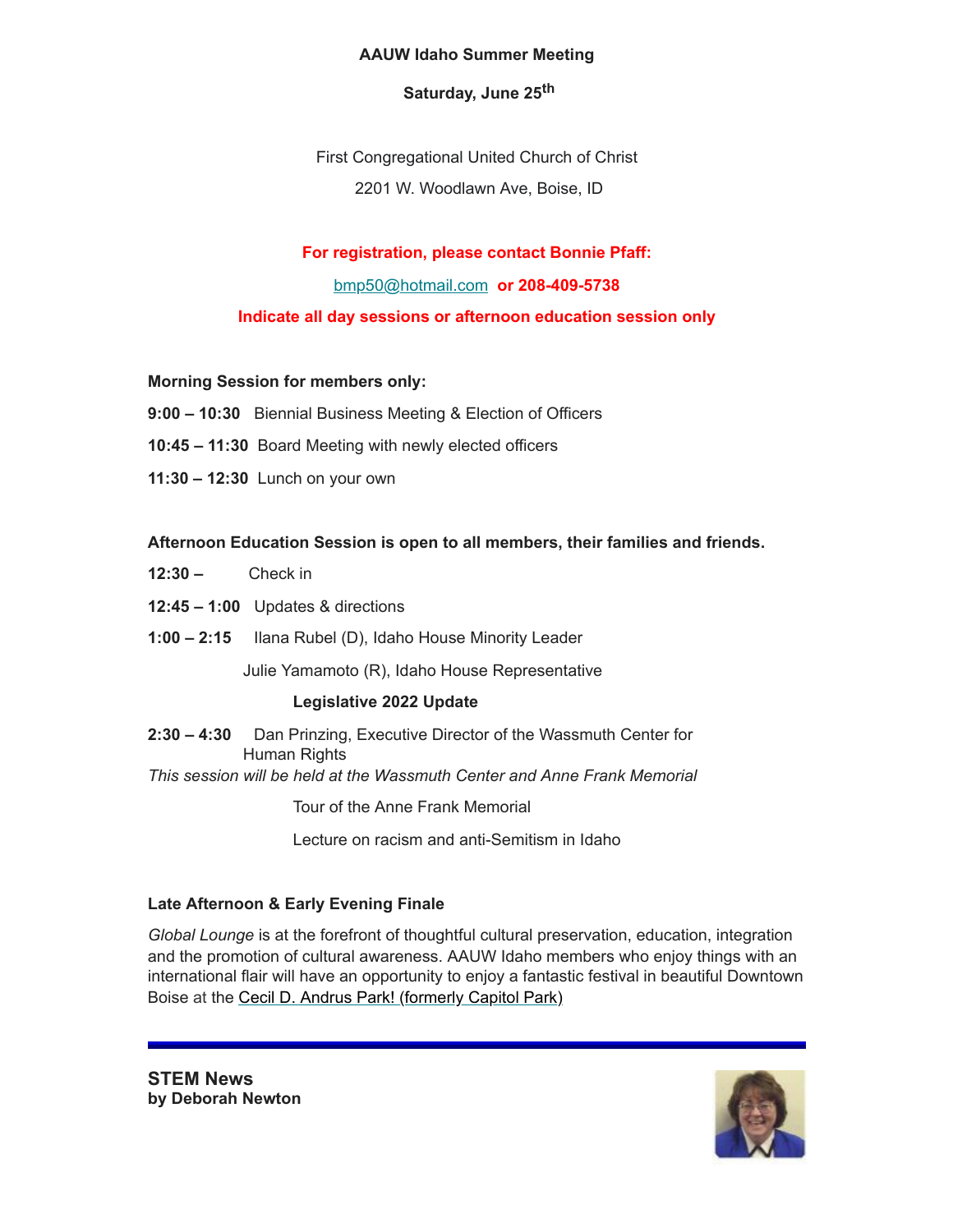I was speaking to a couple of AAUW members who were wondering how to get rid of their old electronic equipment. The answer is to donate them to The Reuseum. This is an excellent way to get rid of those old tablets, computers, etc., and support STEM at the same time.

The Reuseum is located at 3131 W. Chinden in Garden City. As it says on their website, their mission is to "bring STEM into the lives of underserved, low-income, girls, boys, and minority children through hands-on, success-based workshops while teaching them how to reduce, reuse, and recycle." They will take your worn-out technology and electronic items. Some of these will be refurbished and go up for sale. Others will be deconstructed and parts used for their educational programs. They have an education center where they offer STEM workshops, such as a deconstruction lab, robotics, and 3-D printing.

The Reuseum is a 501(c)(3) nonprofit organization. Visit their website at <https://www.reuseum.com/> for additional information and for a calendar of upcoming events and workshops.

### **STEM Fundraising**

I am excited to report that we will be donating \$3,000 to the Girl Scouts this year for their summer STEM camps. \$2000 was provided from the budgeted STEM amount; the rest was raised by the bowling group and the knitting/sewing group.! Special thanks to Donna Looze, Karen Haven, Jane Ludwig, Mary Mosley, and Stacy Urban for all of the wonderful knitted/crocheted items we have sold. And thanks to our bowlers who each donate \$1.00 every time we get together to bowl – it really added up.

**Boise State Food Pantry by Ashley Alloway**



Thank you all for the donations you've made throughout this year. The Boise State Food Pantry and the Frank Church Alternative High School are so grateful for your donations of food items as well as the donations of feminine hygiene products. These donations are all having very positive impacts on these students and their academic journeys.

Feel free to reach out to me with any questions you have about these donations: 208- 841-9659.

**Public Policy Update by Jane Post**



The 81-day 2022 Idaho Legislative session has ended and many of the policies that AAUW supports were discussed and some were funded.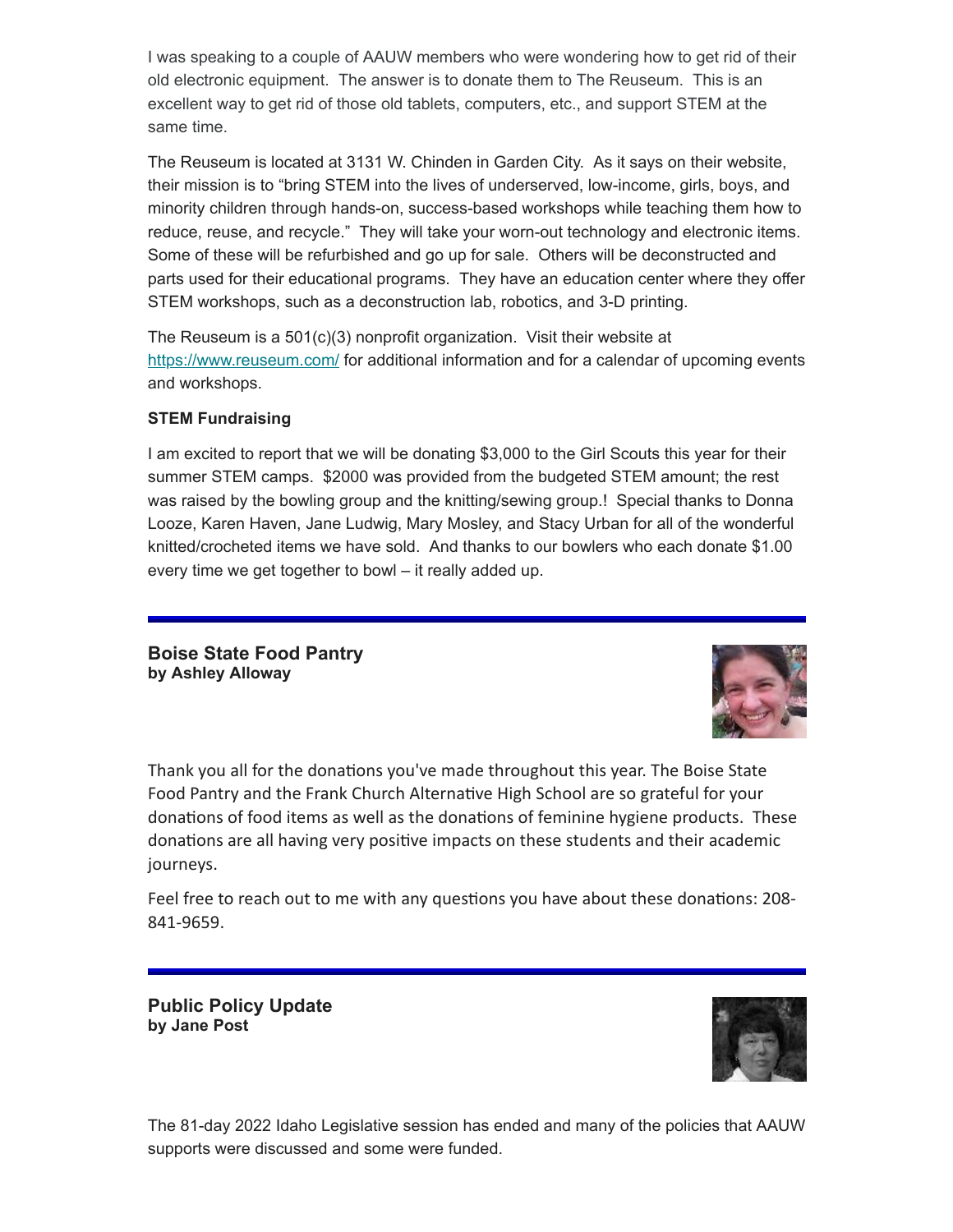Some of the good news:

- All day kindergarten was approved and funded.
- An incentive program for teachers who work in rural and underserved areas was funded.
- Idaho public school educators will get better health insurance.
- Funding was approved for new mental health facilities and youth crisis centers.
- Funding for workforce training for in-demand professions was funded.

There was plenty of bad news, including:

- Weeks were spent debating divisive social issues.
- An extreme abortion bill passed and was signed by Governor Little. It will outlaw almost all abortions in Idaho for any reason. It also allows lawsuits brought by family of the aborted fetus including family of a rapist.

Here is what did not happen that should have the support of AAUW:

- Property tax relief, especially for home owners whose homes continue to appreciate in value.
- Holding members of a religious cult responsible for refusing medical treatment for their children even when the life of a child is in danger.
- More funding and support for public education.

Add the words "sexual orientation and gender identity".

#### **Book Group (Mystery) by Linda Anderson**



Our meeting will be held on Zoom, Monday, May 9, at 6 p.m.

The book is Fool Me Once by Harlan Coben. Sheila Robbins will lead the discussion.

To be added to our mailing list, please send your name to: s.linda.anderson@gmail.com. We hope you will join us!

**Book Group (Sunday) by Ann Lewis and Mary Ruckh**



On May 15, 2022 at 2:00 pm - 3:30 pm, **both** Sunday afternoon book groups will meet to discuss The Cold Millions written by Jess Walter. The newly formed **in-person** group will meet at Mary Ruckh's home, 3396 E Dowling Mill Ct. Our **zoom** group will continue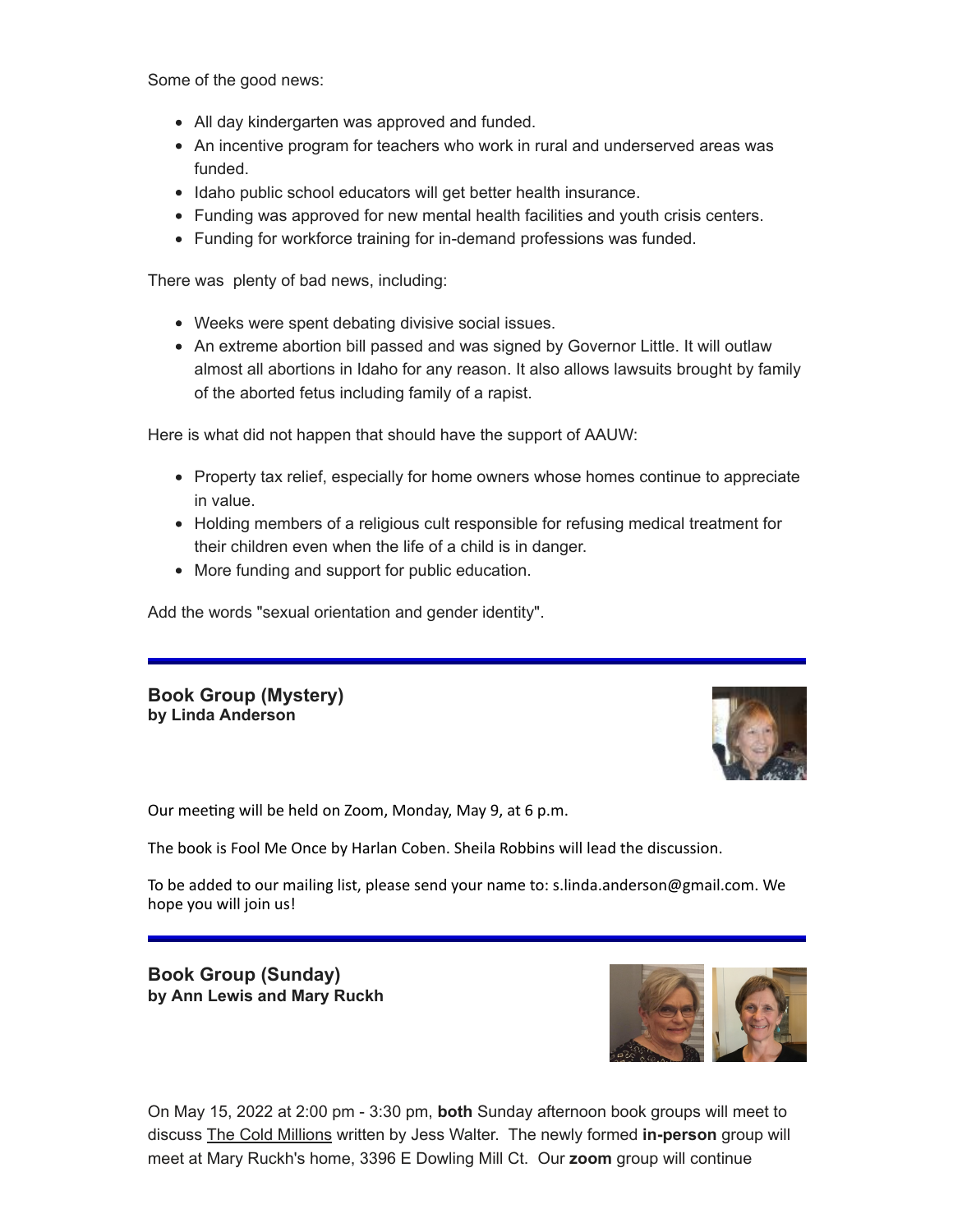meeting as they have for the past two years and Kathy Scott will send zoom meeting invitations to the entire Sunday book group list.

Both groups will take time at the May meeting to identify hosts and discussion leaders for the remainder of 2022. Getting both groups running smoothly is our goal.

Any AAUW members and first time visitors are welcome to join either meeting, which ever group suits your fancy month to month.

Please call Mary Ruckh 262.212.8829, or Ann Lewis 208.954.1460 if you have any questions.

**Book Group (Thursday) by Linda Simmons**



The AAUW Thursday Evening Book Group will meet on May 12 at 6:30 pm, at the Ada County Library. (Southwest corner of Victory and Five Mile Roads) Our discussion book is **A WOMAN OF NO IMPORTANCE** by Sonia Purnell. Linda Simmons will be the discussion facilitator.

For additional information or to join our group, please contact Ann Kirkpatrick (208-887- 6759) or Linda Simmons (208-859-5299).

Here is our 2022-2023 reading list.

| Date    | Title                     | <b>Author</b>          |
|---------|---------------------------|------------------------|
| June 9  | The Four Winds            | Kristin Hannah         |
| July 14 | The Last Flight           | ∣Julie Clark           |
| Aug 11  | Lincoln Highway           | Amor Towles            |
| Sept 8  | Cloud Cuckoo Land         | <b>Anthony Doerr</b>   |
| Oct 13  | The Splendid and the Vile | Erik Larsen            |
| Nov 10  | Agatha of Little Neon     | <b>Claire Luchette</b> |
| Dec 8   | The Family                | Naomi Krupitsky        |
| Jan 12  | A Woman is No Man         | Etaf Rum               |
| Feb 9   | Send for Me               | Ellen Marie Wiseman    |
| Mar 9   | The Swimmers              | Uulie Otsuka           |
| Apr 13  | The Book Thief            | Marcus Zusak           |
| May 11  | Maid                      | Stephanie Land         |

**Bowling Group by Stacy Urban**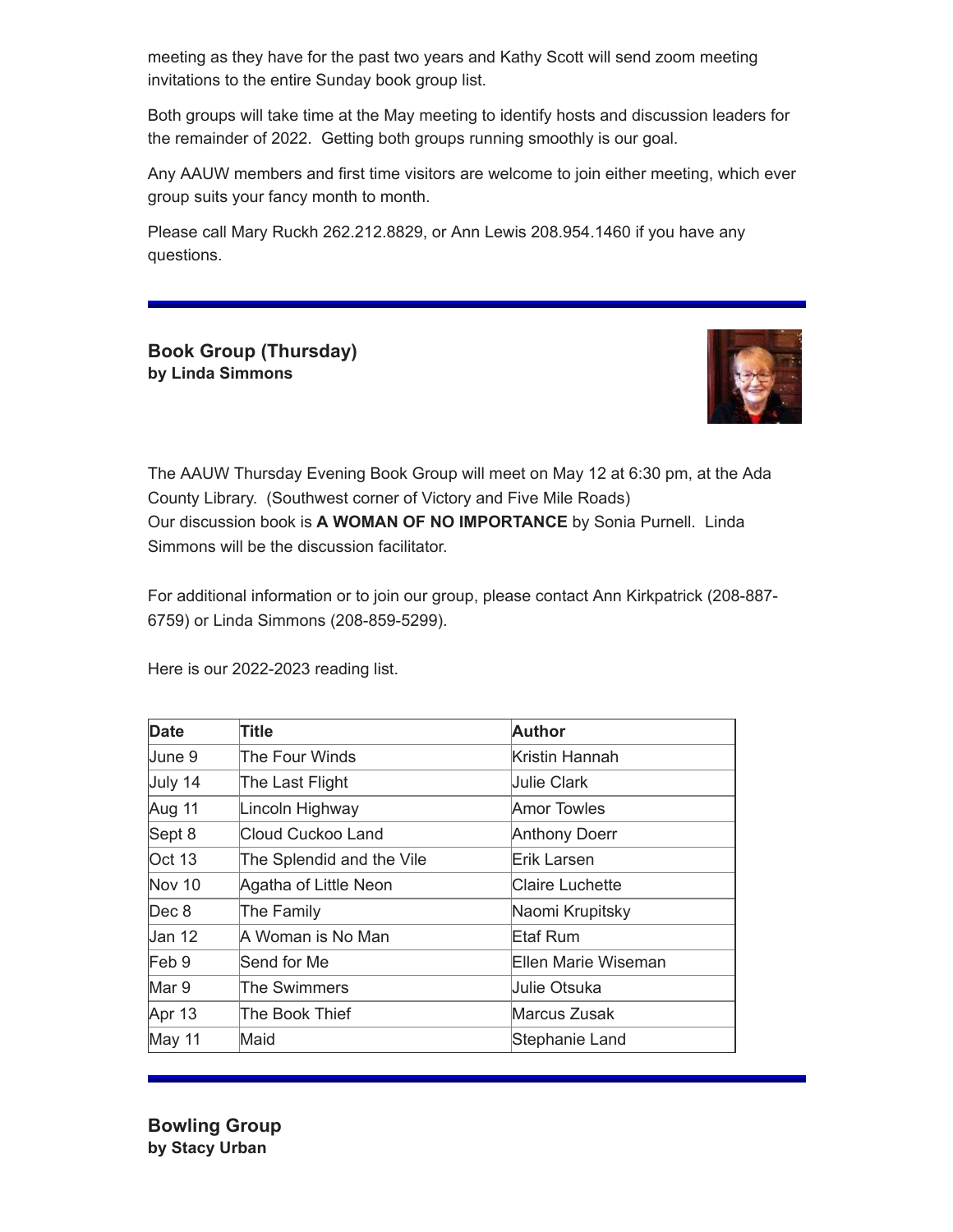

Bowling for Equity! The AAUW Boise bowling group, the One Pin Wonders, meets the 2nd and 4th Monday of the month, 10:00 a.m., at Westy's Garden Lanes in Garden City. This group is open to all -- and you don't have to be a good bowler to join us! We have a lot of fun and welcome new members. For more information, contact Stacy Urban 360-914-8866

**Needleworkers Group by Donna Looze**



Needleworkers has a new location. We will now be meeting at Roots Zero Waste Market at 3308 W. Chinden Blvd., Garden City. As per last year, we will continue meeting monthly throughout the summer. To join, contact Donna Looze ([donnalooze@gmail.com](mailto:donnalooze@gmail.com)). Our next meeting will be at 10:00 a.m. on May 12 $^{\sf th}$ .

**Newcomers Group by Stacy Urban**



We meet the first Thursday of each month, 5:00 -7:00 p.m., at various members' homes, for an evening of great food, wine, and information about AAUW. These meetings are open to all AAUW members and new members are especially encouraged to attend.

**\*\*Please note: the May Newcomers Group meeting is cancelled and all are encouraged to attend the AAUW Boise Silent Auction and Luncheon on Saturday, May 7!\*\***

For more information, contact Stacy Urban 360-914-8866.

# **MAY BIRTHDAYS**

| 05/01 | <b>Carrie Noriega</b> | 05/14 | <b>Cathy Downs</b>      |
|-------|-----------------------|-------|-------------------------|
| 05/02 | <b>Amie Bruggeman</b> | 05/14 | <b>Kay Hamilton</b>     |
| 05/03 | Kate Wilson           | 05/15 | <b>Barbara Abersold</b> |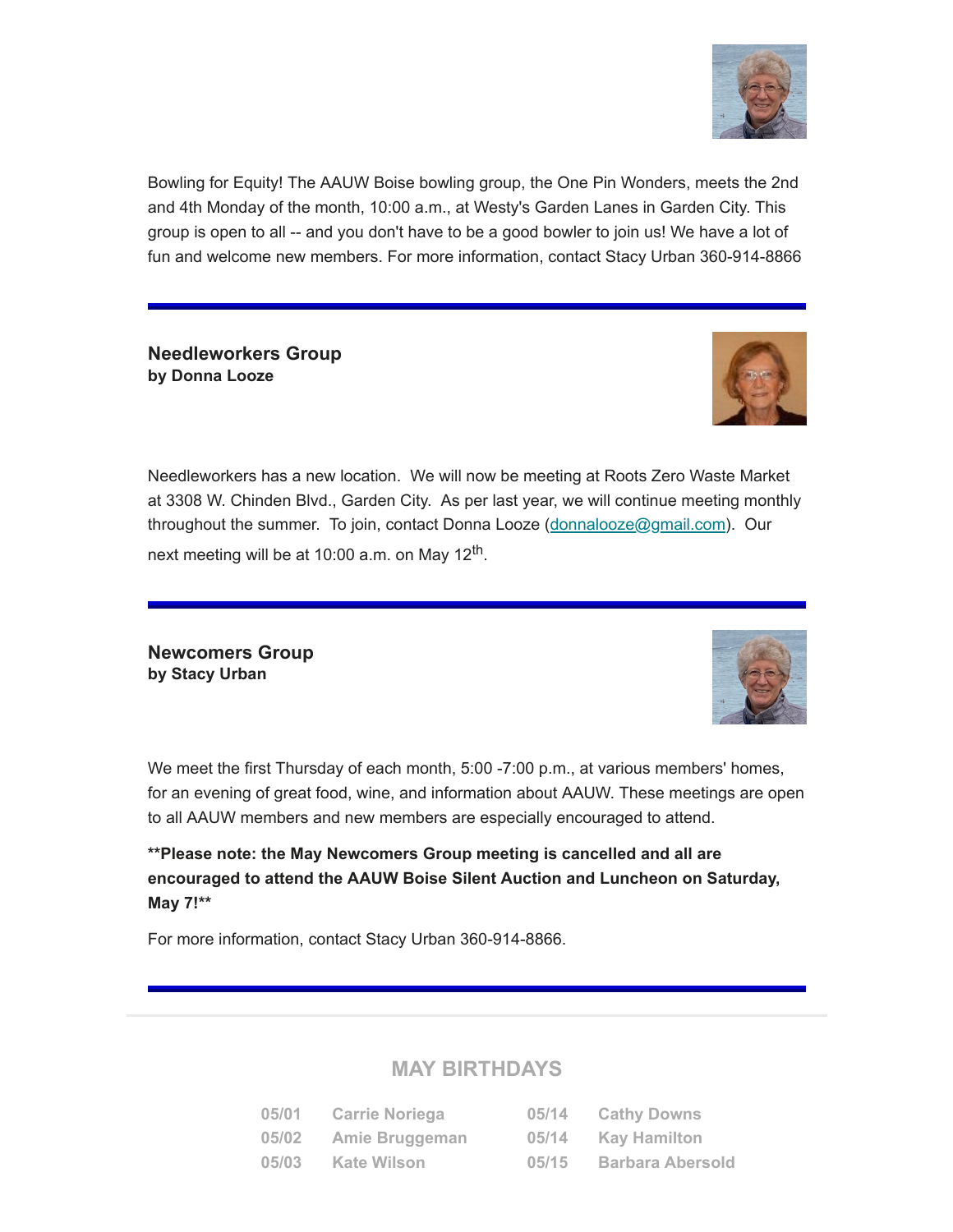| 05/06 | <b>Donna Wetherley</b>  | 05/16 | <b>Judy Secrist</b>     |
|-------|-------------------------|-------|-------------------------|
| 05/07 | Luci McDonald           | 05/19 | <b>Twila Gallaher</b>   |
| 05/08 | <b>Kathy Haze</b>       | 05/26 | <b>Andy Gibson</b>      |
| 05/08 | <b>Phylis King</b>      | 05/26 | <b>Linda Hummel</b>     |
| 05/13 | <b>Elizabeth Popish</b> | 05/26 | <b>Claudia Parcells</b> |

| i/16 | <b>Judy Secrist</b>     |
|------|-------------------------|
| i/19 | Twila Gallaher          |
| i/26 | <b>Andy Gibson</b>      |
| i/26 | Linda Hummel            |
| 1/26 | <b>Claudia Parcells</b> |

# **ELECTED OFFICERS APPOINTED POSITIONS**

**President** Mary Mosley

**Co-Presidents-Elect** Ann Lewis and David Scott

**Co-Vice Presidents, Membership** Heidi Bogert and Stacy Urban

**Co-Vice Presidents, Programs** Pat Alpine and Wendy Rancourt

**Finance Officer** Starr Rausch

**Finance Officer-Elect** Sally Stone

**Secretary** Patty Underwood

**501(c)3 Compliance Administrator** Julie Custer

**Boise State Campus Food Pantry** Ashley Alloway

**Directory (Online)** Julie Custer

**Feminine Hygiene Products**  Ashley Alloway

**Funds Chair** Roberta Olson

**Goodwill Ambassador** Beverly McLean

**Newsletter Editor** David Scott

**Nominating Committee** Norma Lloyd, Carolyn Moore, and Kathy Scott

**Project Recognition** Norma Lloyd

**Public Policy Chair** Jane Post

**Ready Idaho Coalition**  Wendy Rancourt

**Scholarship Committee Chair** Nancy Otterness

**Social Media (Facebook, Instagram, Twitter)** Julie Custer and Mary Mosley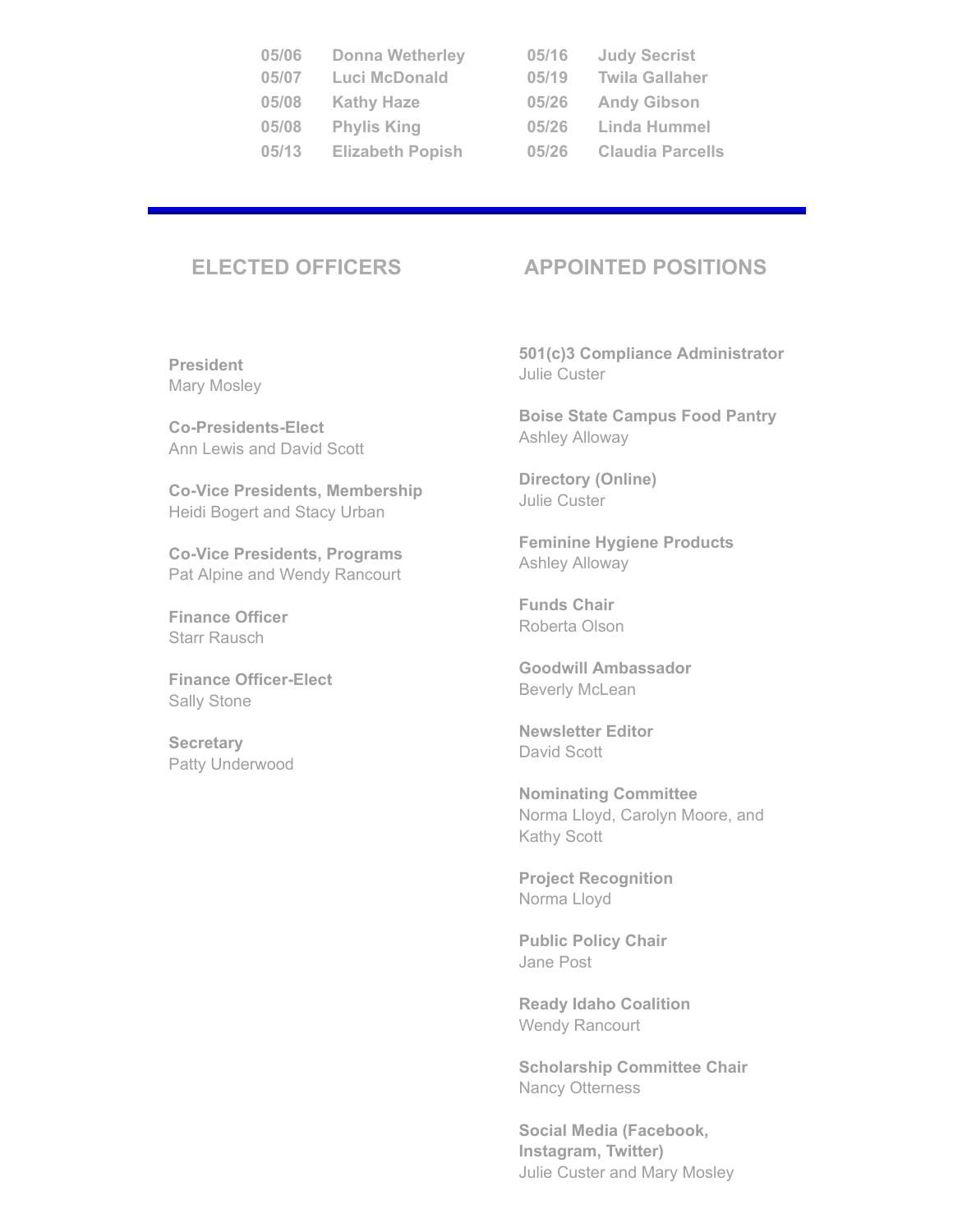**Special Events Coordinators** Amie Bruggeman and Andy Gibson

**STEM Chair** Deborah Newton

**Web Editor** Carrie Noriega

# **SPECIAL INTEREST GROUP COORDINATORS**

**Books, Mystery** Linda Anderson

**Books, Sunday Afternoon** Ann Lewis and Mary Ruckh

**Books, Thursday Evening** Ann Kirkpatrick and Linda Simmons

**Bowling** Stacy Urban

**Bridge** Dena Duncan

**Daytimers** Marsha Bravo and Roberta Olson

**Great Decisions** Mary Ruckh (in person) Kathy Scott (Zoom)

**Happy Hour** Kathy Scott and Gayle Wilde

**Movie** Carolyn Moore

**Needleworkers** Donna Looze

**Newcomers** Stacy Urban

**What The Vote!** Chris Stokes and Nancy Viano

**Wine Tasting #1** David Scott

**Wine Tasting #2** TBA

**Wine Tasting #3** Martha Lund

Questions or comments about the newsletter? Please send them to [aauwboise@hotmail.com](mailto:aauwboise@hotmail.com).